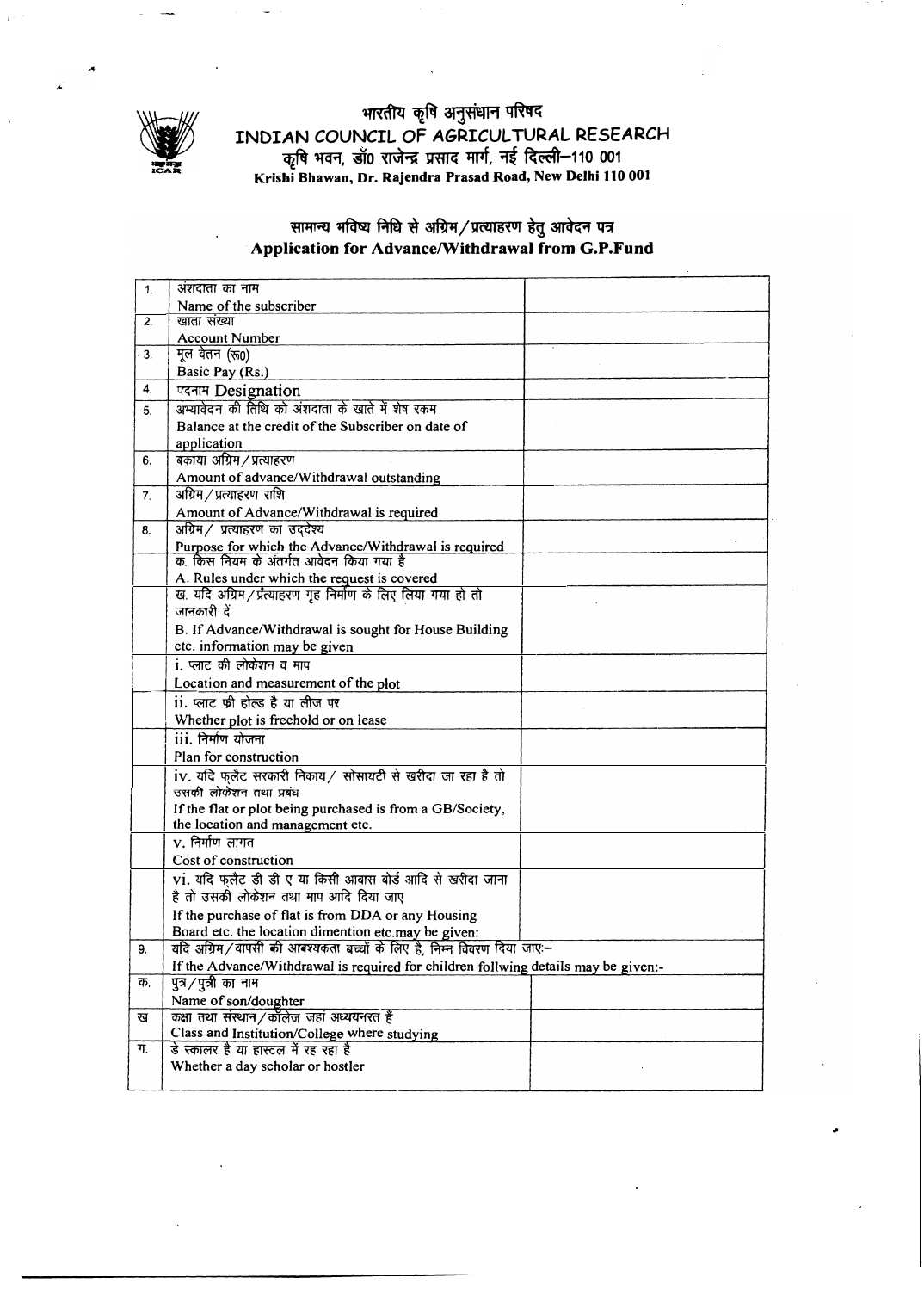| यदि अग्रिम की आवश्यकता परिवार के बीमार सदस्यों के उपचार के लिए है तो निम्न जानकारी दी जाए    |                                                                            |  |
|----------------------------------------------------------------------------------------------|----------------------------------------------------------------------------|--|
| If advance is required for tretment of ailing family member, following details may be given: |                                                                            |  |
| क.                                                                                           | रोगी का नाम/संबंधी जिसका उपचार हो रहा है                                   |  |
|                                                                                              | Name of the patient/relationship who is undergoing                         |  |
|                                                                                              | treatment                                                                  |  |
| ख.                                                                                           | अस्पताल/डिस्पेंसरी/डाक्टर का नाम जहां रोगी का उपचार हो रहा है              |  |
|                                                                                              | Name of the Hospital/Dispensary/Doctor where the patient                   |  |
|                                                                                              | is undergoing treatment                                                    |  |
| ग.                                                                                           | बाह्य रोगी/भीतरी (दाखिल) रोगी                                              |  |
|                                                                                              | Whether outdoor/indoor patient                                             |  |
| 10.                                                                                          | समेकित अग्रिम की राशि तथा मासिक किश्तों की संख्या जो रू0                   |  |
|                                                                                              | के किश्तों में पुनर्भुगतान की जानी प्रस्तावित है                           |  |
|                                                                                              | Amount of the consolidated advance and number                              |  |
|                                                                                              | of monthly instalment in which the                                         |  |
|                                                                                              | Rs is proposed to repay                                                    |  |
|                                                                                              | ininstalments.                                                             |  |
| 11.                                                                                          | उन विशेष परिस्थितियों का विवरण जिसके लिए अस्थाई                            |  |
|                                                                                              | आहरण का आवेदन किया जा रहा है                                               |  |
|                                                                                              | Full particulars of the peculiar circumstances of the                      |  |
|                                                                                              | application for the temporary withdrawal.                                  |  |
| 12.                                                                                          | प्रत्याहरण के मामले में जन्म तिथि व सरकारी नौकरी में प्रवेश की तिथि दी जाए |  |
|                                                                                              | In case of withdrawal given date of birth and Entry into                   |  |
|                                                                                              | Government service                                                         |  |
| 13.                                                                                          | पहले प्रत्याहरण कब स्वीकृत हुआ था तथा किस आधार पर                          |  |
|                                                                                              | When was the withdrawal sanctioned earlier on what                         |  |
|                                                                                              | ground.                                                                    |  |

मैं प्रमाणित करता हूं कि उपरोक्त विवरण मेरी सर्वाधिक जानकारी के अनुसार सही और पूर्ण है।<br>I certify that particulars given are correct and complete to the best of my knowledge.

दिनांक $\frac{1}{2}$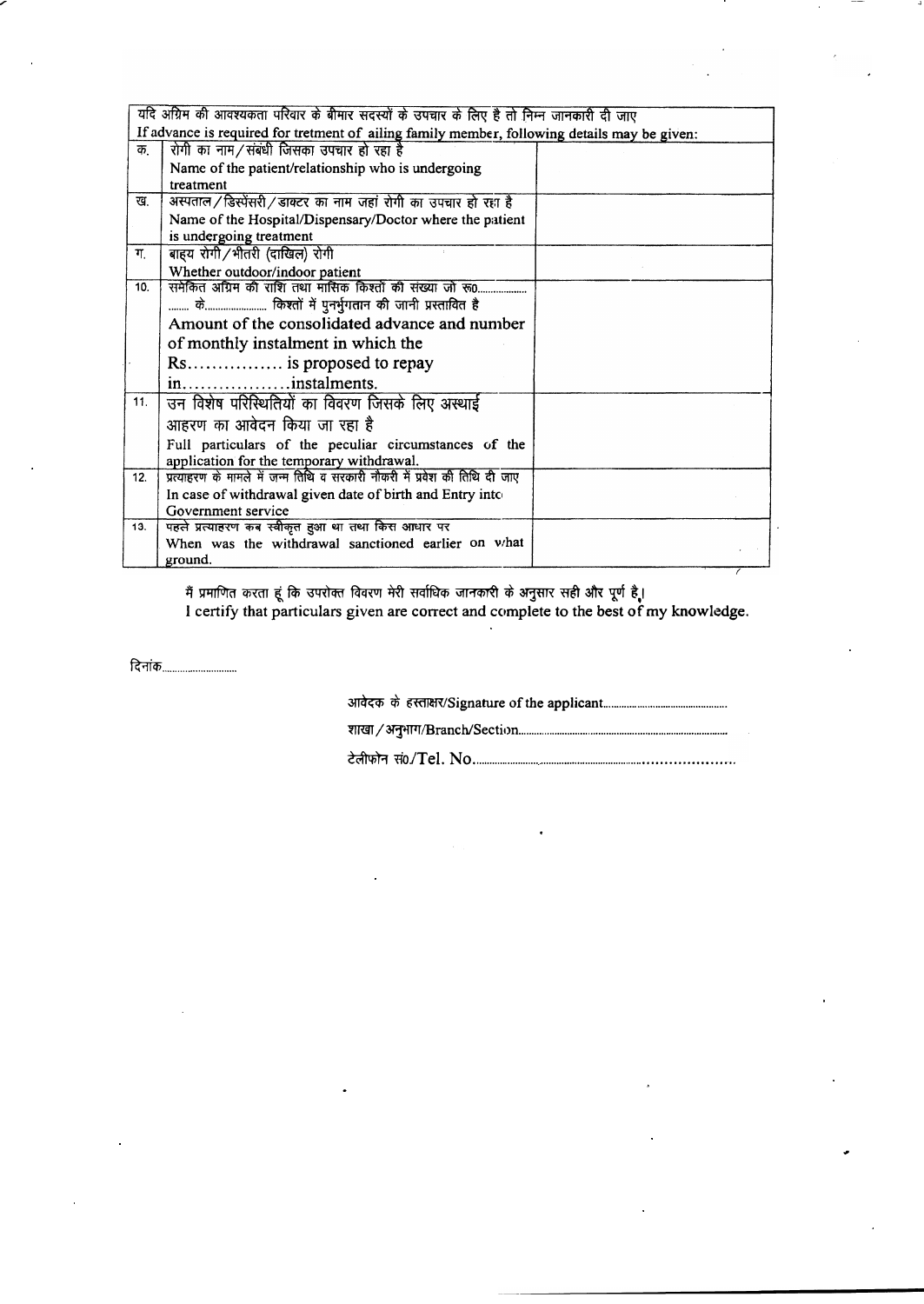पिछले पृष्ठ से

रोकड़-1 अनुभाग Cash-I Section

लेखा परीक्षा- ।।। अनुभाग शृपया पिछले पृष्ठ पर दिए गए कालमों मं दी गई प्रविश्टियों की पुष्टि करें। Audit-III section may kindly confirm entry against overleaf.

अनुभाग अधिकारी Section officer लेखा परीक्षा- ।।। अनुभाग Audit-III section Certified that an amount of 

अनुभाग अधिकारी (लेखा

 $of$ lice

Section

 $\cdot$ 

परीक्षा- ।।। अनुभाग)

(Audit-III section)

रोकडू-1 अनुभाग Cash-1 Section